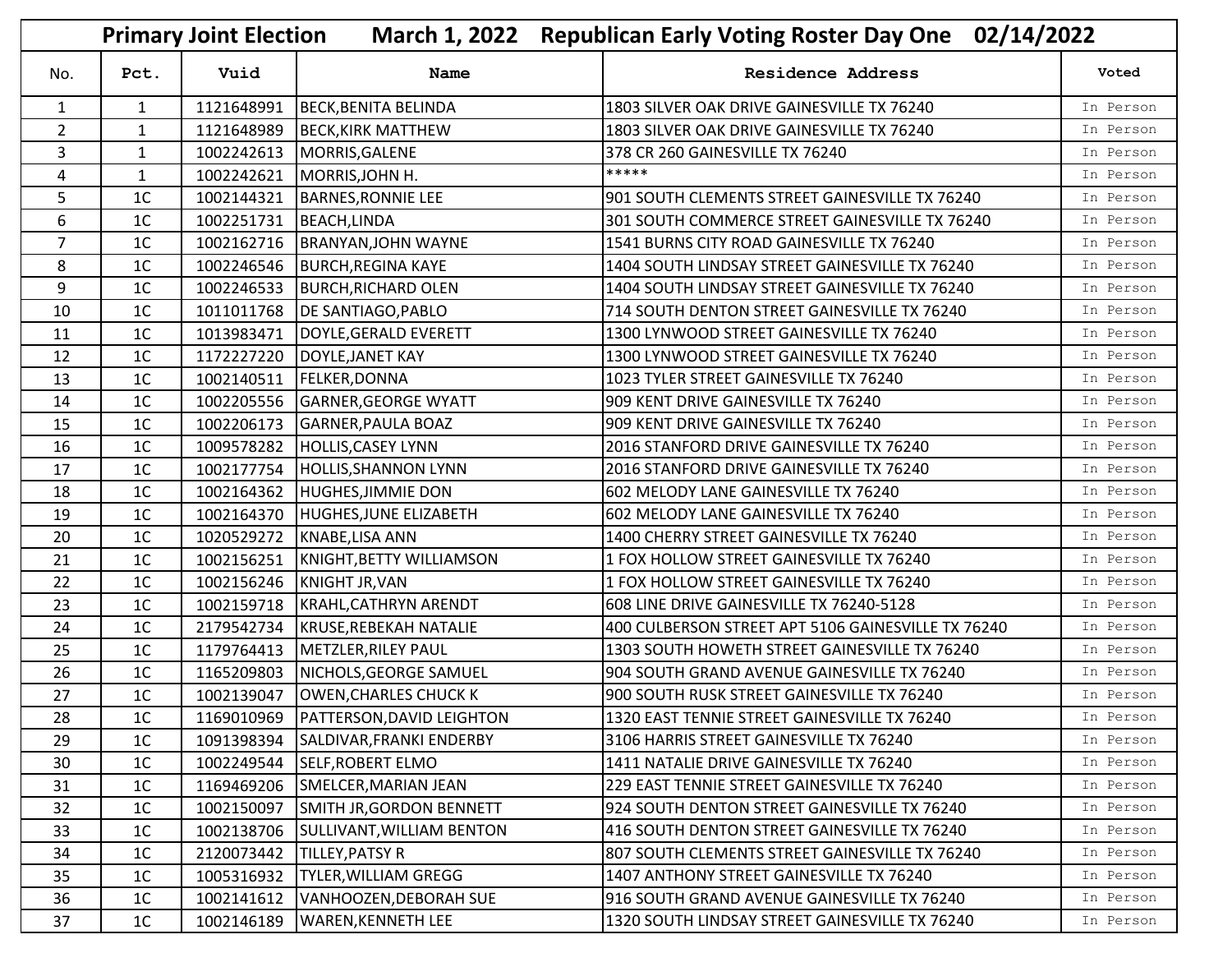| 38 | 1C             | 1088508270             | WARREN, AMANDA GAIL                 | 102 EAST CHURCH STREET GAINESVILLE TX 76240           | In Person |
|----|----------------|------------------------|-------------------------------------|-------------------------------------------------------|-----------|
| 39 | $2^{\circ}$    | 1148195099             | <b>CELLAN, NITA COOPER</b>          | 1100 LAWRENCE STREET APT 24 GAINESVILLE TX 76240      | In Person |
| 40 | $\overline{2}$ | 1002223963             | <b>GOSSETT, JIMMY DALE</b>          | 328 NORTH DIXON STREET APT 7 GAINESVILLE TX 76240     | In Person |
| 41 | $2^{\circ}$    | 2120052207             | <b>GRAY, JOYCE GIBSON</b>           | 1101 LAWRENCE STREET APT 404 GAINESVILLE TX 76240     | In Person |
| 42 | $2^{\circ}$    | 1021570969             | HENDERSON, WANDA GAIL               | 1100 LAWRENCE STREET APT 17 GAINESVILLE TX 76240      | In Person |
| 43 | $\overline{2}$ | 1002168011             | JACOBS, TINA LYNN                   | 1310 ELIZABETH STREET GAINESVILLE TX 76240            | In Person |
| 44 | $2^{\circ}$    | 2110067189             | MANZANARES, APRIL REQUEL            | 1400 OLD SIVELLS BEND ROAD LOT 6 GAINESVILLE TX 76240 | In Person |
| 45 | $\overline{2}$ | 2121249576             | MANZANARES, GERALD RAY              | 1400 OLD SIVELLS BEND ROAD LOT 6 GAINESVILLE TX 76240 | In Person |
| 46 | $2^{\circ}$    | 1002255045             | NEU, GREGORY JAMES                  | 1502 ELIZABETH STREET GAINESVILLE TX 76240            | In Person |
| 47 | $2^{\circ}$    | 1002253655 NEU, SYLVIA |                                     | 1502 ELIZABETH STREET GAINESVILLE TX 76240            | In Person |
| 48 | $2^{\circ}$    | 1092517563             | <b>TURNER, CAROLYN STILWELL</b>     | 1612 FLORAL DRIVE GAINESVILLE TX 76240-2024           | In Person |
| 49 | $2^{\circ}$    | 1092517571             | <b>TURNER, RAYMOND EARL</b>         | 1612 FLORAL DRIVE GAINESVILLE TX 76240                | In Person |
| 50 | $\overline{2}$ | 1178626316             | <b>WYATT, TERENCE MICHAEL</b>       | 1100 LAWRENCE STREET APT 7 GAINESVILLE TX 76240       | In Person |
| 51 | $\overline{3}$ | 1014476069             | DOUGHTY, MICHAEL WELDON             | 1203 CR 323 GAINESVILLE TX 76240                      | In Person |
| 52 | 3              | 2162317201             | <b>GROCE, JACKILYN RUTH</b>         | 2413 CR 337 GAINESVILLE TX 76240                      | In Person |
| 53 | $\mathbf{3}$   | 1166927175             | <b>HOLCOMB, LARRY LANE</b>          | 6449 FM 51 GAINESVILLE TX 76240                       | In Person |
| 54 | 3              | 1040243181             | MEYER, KATHRYN IRENE                | 1203 CR 323 GAINESVILLE TX 76240                      | In Person |
| 55 | 4              | 1002161721             | DOZIER, SARA SALSMAN                | 958 CR 133 GAINESVILLE TX 76240                       | In Person |
| 56 | 4              | 1002159112             | HARMON, LINDA                       | 779 CR 189 GAINESVILLE TX 76240                       | In Person |
| 57 | 4              |                        | 1002242576 HUNTER, JUDY             | 905 MESQUITE STREET GAINESVILLE TX 76240              | In Person |
| 58 | $\overline{4}$ | 1002175507             | LINDSEY, THOMAS WAYNE               | 2205 MESQUITE STREET GAINESVILLE TX 76240             | In Person |
| 59 | 4              | 1002200790             | ZIELINSKI, EDMUND JOSEPH            | 3579 FM 2896 GAINESVILLE TX 76240-6831                | In Person |
| 60 | 4C             | 1002239459             | <b>BOONE, ROBERT WAYNE</b>          | 2005 ONEAL STREET GAINESVILLE TX 76240                | In Person |
| 61 | 4C             | 1002243747             | <b>BOWDEN, PATRICIA ANNE</b>        | 2007 BRENTWOOD DRIVE GAINESVILLE TX 76240             | In Person |
| 62 | 4C             | 1002236391             | COMER, DERRELL LAYNE                | 2030 WHEELER CREEK DRIVE GAINESVILLE TX 76240         | In Person |
| 63 | 4C             | 1007501333             | DROLL, GARY LEWIS                   | 308 WILLOW WAY GAINESVILLE TX 76240                   | In Person |
| 64 | 4C             | 1013764460             | <b>FRANCE II, ERNEST</b>            | 1915 CYPRESS COURT GAINESVILLE TX 76240               | In Person |
| 65 | 4C             | 1193100955             | HORN, MITCHELL WAYNE                | 1704 INDEPENDENCE AVENUE GAINESVILLE TX 76240         | In Person |
| 66 | 4C             | 1002244740             | KALER, HOWARD WILLIAM               | 2034 WHEELER CREEK DRIVE GAINESVILLE TX 76240         | In Person |
| 67 | 4C             | 1002254530             | LEWIS, LARRY KEITH                  | 1217 HILLSIDE DRIVE GAINESVILLE TX 76240              | In Person |
| 68 | 4C             |                        | 2131008737   MORGAN, BENJAMIN WAYNE | 2017 ASHLAND DRIVE GAINESVILLE TX 76240               | In Person |
| 69 | 4C             | 1013812025             | SIMMONS, JOHN PAUL                  | 1030 FAIR AVENUE GAINESVILLE TX 76240                 | In Person |
| 70 | 4C             | 1011930811             | SIMMONS, SHIRLEY ANN                | 1030 FAIR AVENUE GAINESVILLE TX 76240                 | In Person |
| 71 | 6              | 1009101846             | CHAVEZ, KATHY BOAZ                  | 6 FLICKER LANE WHITESBORO TX 76273                    | In Person |
| 72 | 6              | 1192031546             | CORBELL, JESSICA DEANNE             | 1152 CR 156 WHITESBORO TX 76273                       | In Person |
| 73 | 6              | 1211258347             | <b>GARRISON, DIANA LYNN</b>         | 665 CR 125 WHITESBORO TX 76273-5914                   | In Person |
| 74 | 6              | 1009688915             | <b>GRAHAM, WELDON RAY</b>           | 892 CR 167 WHITESBORO TX 76273                        | In Person |
| 75 | 6              | 1031217279             | HAMMOND, BRANDA RAE                 | 339 CR 164 WHITESBORO TX 76273                        | In Person |
| 76 | 6              | 1002185362             | MARTIN, ELLEN JANE                  | 1716 SYCAMORE CREEK ROAD WHITESBORO TX 76273          | In Person |
| 77 | 6              | 1018569793             | MEDRANO, FERNANDO                   | 4485 CR 123 GAINESVILLE TX 76240                      | In Person |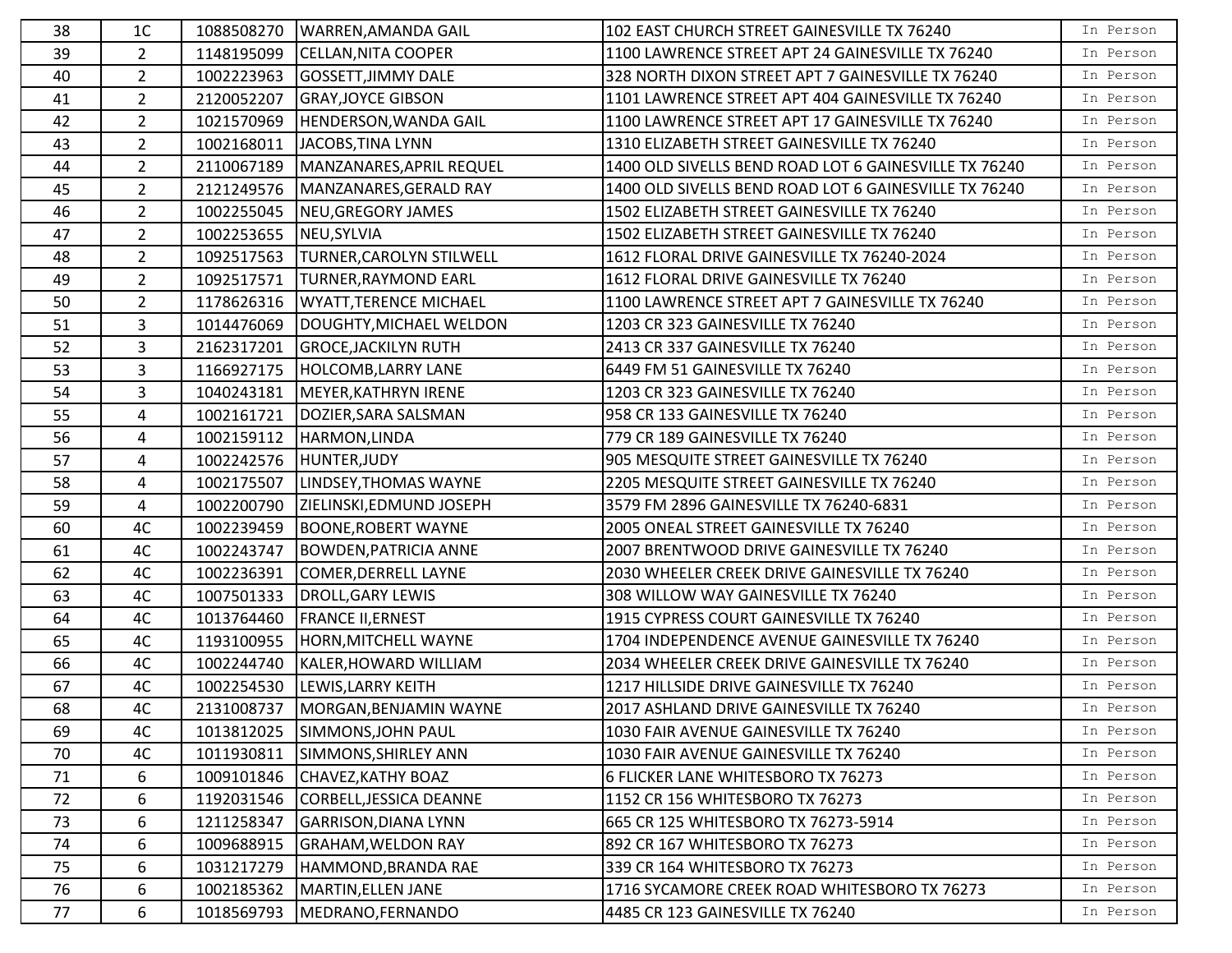| 78  | 6              |            | 1018569786   MEDRANO, HALLI      | 4485 CR 123 GAINESVILLE TX 76240              | In Person |
|-----|----------------|------------|----------------------------------|-----------------------------------------------|-----------|
| 79  | 6              | 1018760099 | <b>PRICE, EUGENE DARRELL</b>     | 784 CR 109 WHITESBORO TX 76273                | In Person |
| 80  | 6              | 1082571683 | <b>PRITCHARD, JOHN EMERY</b>     | 2880 CR 156 WHITESBORO TX 76273               | In Person |
| 81  | 6              | 1082580409 | <b>PRITCHARD, SUSAN STEPHENS</b> | 2880 CR 156 WHITESBORO TX 76273               | In Person |
| 82  | $\overline{7}$ | 1002177662 | <b>AMOROSO, ANTHONY FRANK</b>    | 193 CR 143 WHITESBORO TX 76273                | In Person |
| 83  | $\overline{7}$ | 1021440150 | AMOROSO, RITA JOAN               | 193 CR 143 WHITESBORO TX 76273-5200           | In Person |
| 84  | $\overline{7}$ | 1002176225 | COVINGTON, MORTON DOUGLAS        | 280 WOODBINE LANE GAINESVILLE TX 76240        | In Person |
| 85  | $\overline{7}$ | 1002176218 | COVINGTON, ZONARUTH              | 280 WOODBINE LANE GAINESVILLE TX 76240        | In Person |
| 86  | $\overline{7}$ | 1087842794 | ELMORE, CAROLYN ANNE             | 976 CR 182 GAINESVILLE TX 76240               | In Person |
| 87  | $\overline{7}$ | 1078790518 | <b>ELMORE, PHILLIP RICHARD</b>   | 976 CR 182 GAINESVILLE TX 76240               | In Person |
| 88  | $\overline{7}$ | 1002173427 | EVANS, JIMMY                     | 400 CR 161 GAINESVILLE TX 76240               | In Person |
| 89  | $\overline{7}$ | 1002177913 | LLOYD, CATHERINE E               | 434 CR 148 GAINESVILLE TX 76240               | In Person |
| 90  | $\overline{7}$ | 2000214402 | MCLEASTER, VICTORIA ANN          | 47 STONE RIDGE DRIVE GAINESVILLE TX 76240     | In Person |
| 91  | $\overline{7}$ | 1020149744 | NELSON, MIKE EUGENE              | 8148 EAST HWY 82 GAINESVILLE TX 76240         | In Person |
| 92  | $\overline{7}$ | 1009627932 | <b>SCONCE, CHAD NEIL</b>         | 8943 EAST HWY 82 GAINESVILLE TX 76240         | In Person |
| 93  | $\overline{7}$ | 1011439815 | SCONCE, LISA DANIELLE            | 8945 EAST HWY 82 GAINESVILLE TX 76240         | In Person |
| 94  | $\overline{7}$ | 1143879624 | SICKING, JOSHUA BENJAMIN         | 1703 CR 123 GAINESVILLE TX 76240              | In Person |
| 95  | $\overline{7}$ | 1002171748 | <b>STARNES, BRENDA KAY</b>       | 1041 CR 182 GAINESVILLE TX 76240              | In Person |
| 96  | $\overline{7}$ | 1002184123 | <b>STARNES, STEVEN DALE</b>      | 1041 CR 182 GAINESVILLE TX 76240              | In Person |
| 97  | $\overline{7}$ | 1032198404 | <b>WARD, GAYLE MERRIFIELD</b>    | 181 CARTWRIGHT HILL LANE GAINESVILLE TX 76240 | In Person |
| 98  | 7 <sup>7</sup> | 1002176111 | <b>WARD, RACHEL</b>              | 181 CARTWRIGHT HILL LANE GAINESVILLE TX 76240 | In Person |
| 99  | $\overline{7}$ | 1002143067 | <b>WESTBROOK, CYNTHIA MORRIS</b> | 1081 CR 178 GAINESVILLE TX 76240              | In Person |
| 100 | $\overline{7}$ | 1002143079 | <b>WESTBROOK, ROBERT WRAY</b>    | 1081 CR 178 GAINESVILLE TX 76240-1590         | In Person |
| 101 | 8              | 1089804105 | ARRINGTON, BRENDA SUZANNE        | 786 CR 2184 GAINESVILLE TX 76240              | In Person |
| 102 | 8              | 1089804114 | <b>ARRINGTON, DENNIS BOYD</b>    | 786 CR 2184 GAINESVILLE TX 76240              | In Person |
| 103 | 8              | 1002166420 | <b>BOONE, STEVEN RAY</b>         | 1282 CR 219 GAINESVILLE TX 76240              | In Person |
| 104 | 8              | 1014330343 | <b>BROWN, JOHNNY RAY</b>         | 472 CR 219 GAINESVILLE TX 76240               | In Person |
| 105 | 8              | 1039594737 | <b>GEORGE, JACKIE IRENE</b>      | 3456 FM 3164 GAINESVILLE TX 76240             | In Person |
| 106 | 8              | 1002181777 | <b>SPENCE, CHERIE KAY</b>        | 51 MEYERSVILLE LANE GAINESVILLE TX 76240      | In Person |
| 107 | 8              | 1002181796 | SPENCE, DEAN RUSSELL             | 51 MEYERSVILLE LANE GAINESVILLE TX 76240      | In Person |
| 108 | 8              | 1022872383 | VANHOOREBEKE, JANIS KAY          | 4590 FM 3164 GAINESVILLE TX 76240             | In Person |
| 109 | 10             | 1002190394 | <b>GROCE, JARED JACKSON</b>      | 245 CR 285 GAINESVILLE TX 76240               | In Person |
| 110 | 10             | 1015072010 | HINSON, PATRICIA ANN             | 477 CR 232 COLLINSVILLE TX 76233              | In Person |
| 111 | 10             | 1002192805 | JOHNSON, CARROLL                 | *****                                         | In Person |
| 112 | 10             | 1002189602 | KELLY, BARBARA JANE              | 673 CHEANEY ROAD VALLEY VIEW TX 76272         | In Person |
| 113 | 10             | 1002189618 | KELLY, JC                        | 673 CHEANEY ROAD VALLEY VIEW TX 76272         | In Person |
| 114 | 10             | 1090380830 | MATTA, EVERETT DUARTE            | 1902 FM 3496 GAINESVILLE TX 76240             | In Person |
| 115 | 10             | 1090335400 | MATTA, MICHELLE LEA              | 1902 FM 3496 GAINESVILLE TX 76240             | In Person |
| 116 | 10             | 1002252292 | PLUMLEE, THOMAS NEIL             | 4202 SOUTH FM 372 GAINESVILLE TX 76240        | In Person |
| 117 | 10             | 1179291229 | <b>POWERS, DAN D</b>             | 1371 OAKHILL ROAD VALLEY VIEW TX 76272        | In Person |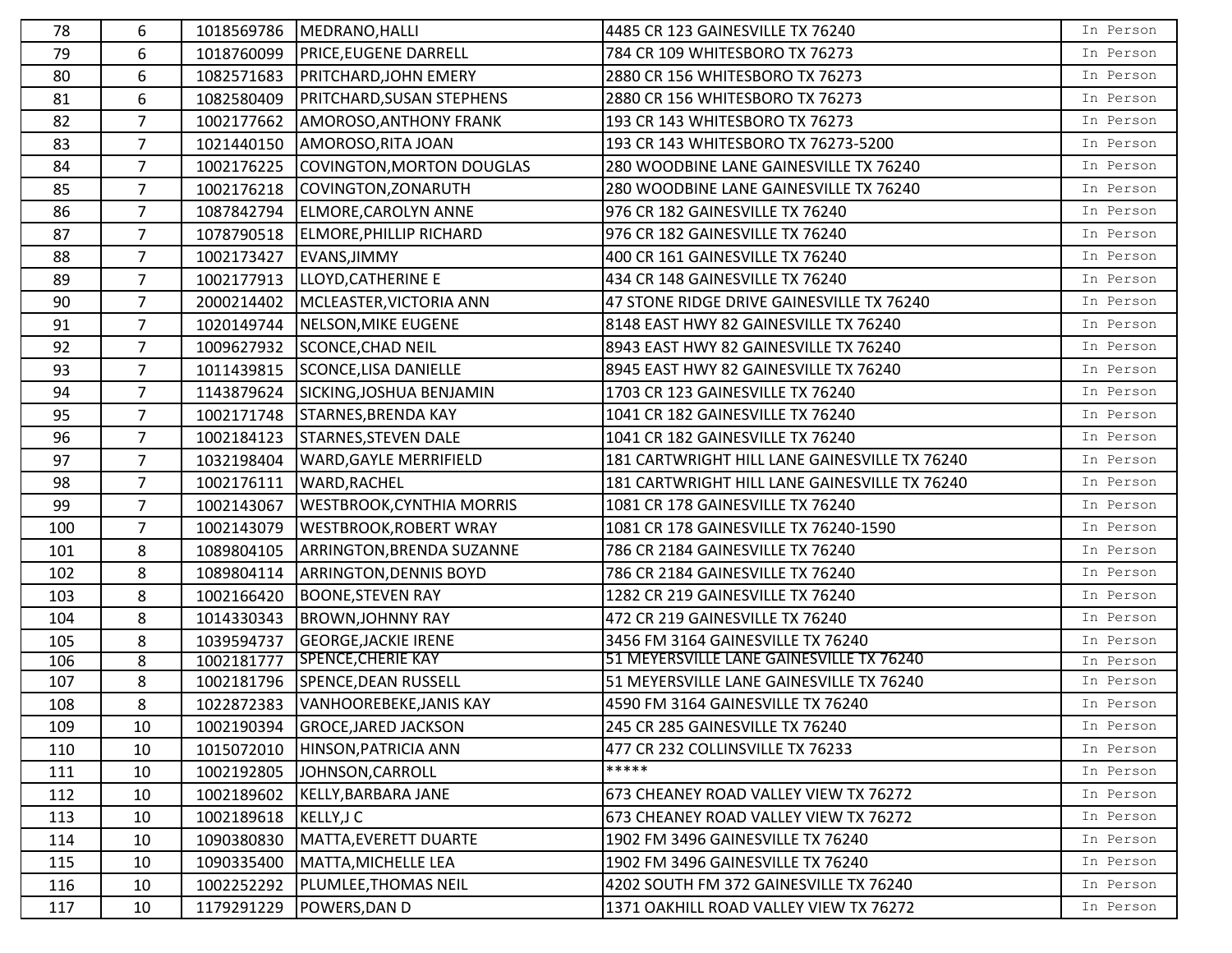| 118 | 10 |            | 1002193764 SAPPINGTON, RAY TOM       | 188 WOLFHUNTER LANE VALLEY VIEW TX 76272    | In Person |
|-----|----|------------|--------------------------------------|---------------------------------------------|-----------|
| 119 | 10 | 1022695182 | SHAUF, SANDRA SUE                    | 3493 FM 3496 GAINESVILLE TX 76240           | In Person |
| 120 | 11 | 1013514390 | BLACK, STEVEN HOWARD                 | 1133 CHEANEY ROAD VALLEY VIEW TX 76272      | In Person |
| 121 | 11 | 1009357015 | <b>BLANTON, BRIAN KEITH</b>          | 549 CR 2255 VALLEY VIEW TX 76272            | In Person |
| 122 | 11 | 1061541742 | <b>BUTTRAM, BRANDON LEE</b>          | 204 FIFTH STREET VALLEY VIEW TX 76272       | In Person |
| 123 | 11 | 1015447401 | DEMPSEY, WILLIAM ROBERT              | 509 ROBINSON STREET VALLEY VIEW TX 76272    | In Person |
| 124 | 11 |            | 2123465544   LINN, DEBRA SUE         | 2488 CR 200 VALLEY VIEW TX 76272            | In Person |
| 125 | 11 | 2123465537 | <b>LINN, TIMOTHY EUGENE</b>          | 2488 CR 200 VALLEY VIEW TX 76272            | In Person |
| 126 | 11 | 1183489686 | MARTINEZ, KATHRYN DIANE              | *****                                       | In Person |
| 127 | 11 | 1089323857 | NARDIZZI, BARBARA SUE                | 2847 HEMMING ROAD VALLEY VIEW TX 76272      | In Person |
| 128 | 11 | 1089323861 | NARDIZZI, MARK ALVAREZ               | 2847 HEMMING ROAD VALLEY VIEW TX 76272-7590 | In Person |
| 129 | 11 | 1002147412 | <b>ORTEGA, JOHNNY KOENIG</b>         | 895 TOWER ROAD VALLEY VIEW TX 76272         | In Person |
| 130 | 11 | 1002198102 | RAUSCHUBER, DIANNA SUE               | 1532 CR 2070 GAINESVILLE TX 76240           | In Person |
| 131 | 11 | 1002199728 | REYNOLDS, TRACI ALEXANDER            | 138 DAY ROAD MUENSTER TX 76252              | In Person |
| 132 | 11 | 1155530977 | RINEY, DONNA LEE                     | 1363 CR 237 GAINESVILLE TX 76240            | In Person |
| 133 | 11 | 1002187830 | ROANE, BETTY                         | 205 SOUTH LEE STREET VALLEY VIEW TX 76272   | In Person |
| 134 | 11 | 1002197079 | ROANE, JOHN ORVILLE                  | 205 SOUTH LEE STREET VALLEY VIEW TX 76272   | In Person |
| 135 | 11 | 2136381338 | ROANE, MACKENZIE RYANN               | 101 EASY STREET VALLEY VIEW TX 76272        | In Person |
| 136 | 11 | 1092261408 | <b>TILLMAN, CALVIN D</b>             | 767 FM 3442 VALLEY VIEW TX 76272            | In Person |
| 137 | 11 |            | 1015432024   WILLINGHAM, NANCY STARK | 164 CR 2254 VALLEY VIEW TX 76272            | In Person |
| 138 | 12 | 1020937719 | <b>BOZARTH, ROBERT STEVEN</b>        | 620 CR 319 VALLEY VIEW TX 76272             | In Person |
| 139 | 12 |            | 1002158376  HENRY, PATRICIA SPAETH   | 640 CR 387 ERA TX 76238                     | In Person |
| 140 | 12 | 1067066507 | <b>STOVALL, RAMON EUGENE</b>         | 2050 CR 398 ROSSTON TX 76263                | In Person |
| 141 | 18 | 1018082201 | <b>BINFORD, BETTY THURMAN</b>        | 2075 CR 442 MUENSTER TX 76252               | In Person |
| 142 | 18 | 1018243808 | BINFORD, THOMAS DWAINE               | 2075 CR 442 MUENSTER TX 76252               | In Person |
| 143 | 18 | 1002212938 | <b>CLER, GLENDA GIEB</b>             | 132 SOUTH PINE STREET MUENSTER TX 76252     | In Person |
| 144 | 18 | 1002212940 | <b>CLER, GLENN E</b>                 | 132 SOUTH PINE STREET MUENSTER TX 76252     | In Person |
| 145 | 18 | 1139328765 | DELANCY, DONALD FREDRICK             | 214 NORTH OAK STREET MUENSTER TX 76252      | In Person |
| 146 | 18 | 1040223617 | DELANCY, PEGGY BOLINGER              | 214 NORTH OAK STREET MUENSTER TX 76252      | In Person |
| 147 | 18 | 1002213379 | KLEMENT, CHRISTI ELAINE              | 2762 FM 2739 MUENSTER TX 76252              | In Person |
| 148 | 18 |            | 1002210812   KLEMENT, LEON MARTIN    | 2762 FM 2739 MUENSTER TX 76252              | In Person |
| 149 | 21 | 1020179489 | <b>FUHRMANN, EMILY WALTERSCHEID</b>  | 4528 FM 1199 GAINESVILLE TX 76240           | In Person |
| 150 | 21 | 1002198731 | HUDDLESTON, RONALD ANTHONY           | 164 BERGMAN MYRA TX 76253                   | In Person |
| 151 | 21 | 1002159938 | <b>LINKS, GARY LYNN</b>              | 4459 CR 411 MUENSTER TX 76252               | In Person |
| 152 | 21 | 1002160276 | LINKS, ROBIN LEIGH                   | 4459 CR 411 MUENSTER TX 76252               | In Person |
| 153 | 21 | 1002271391 | <b>ROBERG, DORIS REEVES</b>          | 1219 NORTMAN DRIVE GAINESVILLE TX 76240     | In Person |
| 154 | 21 | 1002273886 | SANDMANN, DAMON EDGAR                | 2366 CR 418 GAINESVILLE TX 76240            | In Person |
| 155 | 21 | 1002223803 | SANDMANN, DEBORAH ROSE               | 2366 CR 418 GAINESVILLE TX 76240            | In Person |
| 156 | 21 | 1010368602 | <b>TUCKER, PHYLLIS ANN</b>           | 319 CR 466 GAINESVILLE TX 76240             | In Person |
| 157 | 21 | 1002223097 | <b>WILSON, JANE MARIE</b>            | 2435 CR 409 GAINESVILLE TX 76240            | In Person |